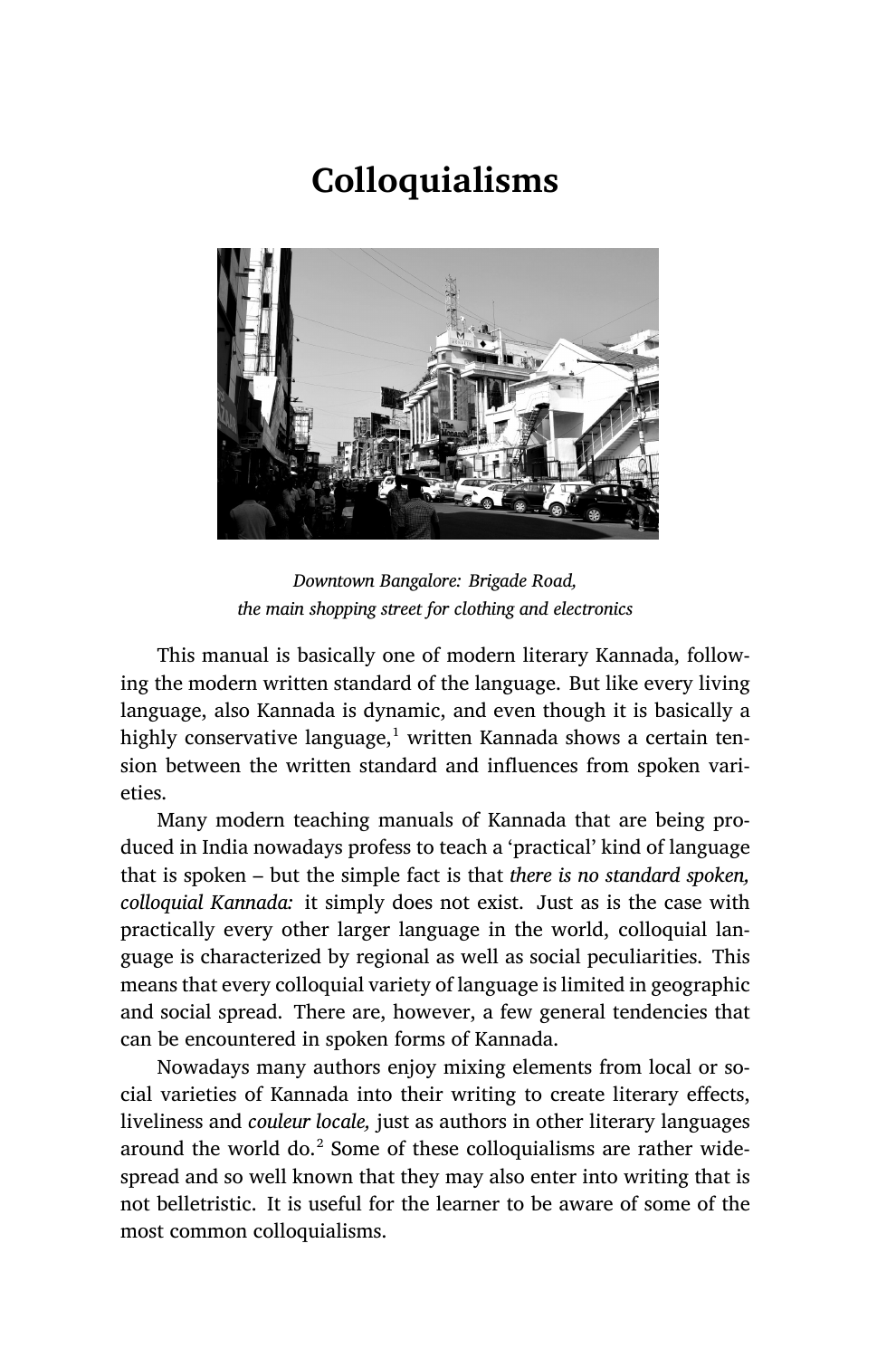The features which will be discussed in this chapter can be categorized as follows:

- *−* case endings
- *−* verb endings
- *−* contracted verb forms
- *− 'aṃta'*
- *−* Anglicisms

# **Case endings**

As with most other colloquialisms, the changes that may occur in case endings are typically contractions, particularly in the locative and accusative.

In the dative of pronouns the second vowel is often elided: *naṃge (nanage), avrige (avarige), niṃge (ninage), namge (namage), nimge (nimage), avnige (avanige), avḷige (avaḷige).*

In certain regions, one often hears the accusative suffix ‑*annu* become *‑anna* or even ‑*na* or *‑a: naṃge ā pustakavanna koḍu* 'give me that book'. (It should be noted, however, that these alternative endings can be found already in classical literature. $^3$ )

As we have seen, the locative is actually a genitive followed by *‑alli* (thus *maneyalli* 'in the house' can be analysed as 'there of the house'). Words that end in *e* or *i* or *ai* will often have this vowel lengthened in pronunciation, and the *a* of the locative suffix will be elided: thus one can hear *manēli* or even *maneli* for written *maneyalli, bīdīli* for *bīdiyalli,* and the contraction *kaili* for *kaiyalli* (also used as an instrumental postposition: *nānu adannu avana kaili māḍisidenu* 'I had him do that') is very common.

The genitive of nouns ending in *u* usually consists of an incremental *in* followed by the actually genitive suffix *a,* as in *bīrina* or *kārina* (from *bīru* 'closet' and *kāru* 'car'). Some speakers omit the increment or, still more commonly, elide the initial *i: bīrna, kārna*. By extension the locatives *bīrinalli* or *kārinalli* can become contracted to *bīrnalli / bīralli / bīrli* and *kārnalli / kāralli / kārli.*

# **Verb endings**

Especially in urban southern Karnataka, it is quite common to hear the vowel quality of the endings for the first personal singular and plural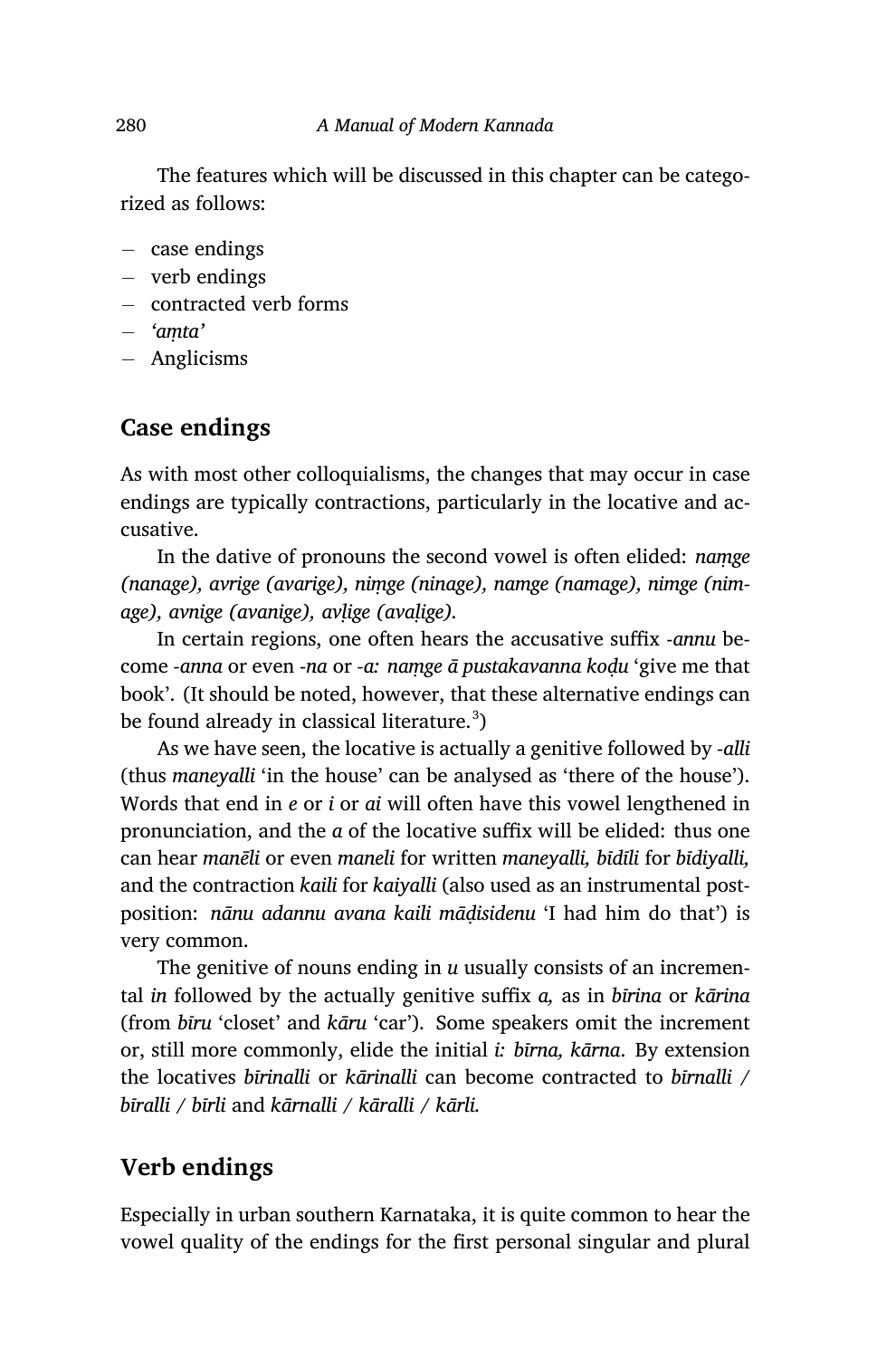changed: *ēne, ēve, evu* often become *īni, īvi, ivi.* Examples: *baruttīni (baruttēne), hōdivi (hōdevu), māḍidivi / māḍidvi (māḍidevu).*

The short endings in the past and future tense for the first person singular *(e)* and third person masculine singular *(a)* are generally preferred to the long endings *(enu, anu)* in the spoken language.Therefore one usually hears *baṃde (baṃdenu), māḍida (māḍidanu),* etc. (Actually these are not modern colloquialisms, because they were already in literary use in the twelfth century.) The same happens with the less common pronouns for the third person singular masculine *īta (ītanu)* and *āta (ātanu).*

It is very common to hear the endings of conditionals and concessionals shortened through elision of the initial *a* of the endings: *māḍidre (māḍidare), karedrū (karedarū),* etc.

### **Contracted verb forms**

Very common is the contraction of the two syllables *uvu* inside verbal nouns to a single long vowel: *māḍuvudu* thus can become *māḍōdu* or *māḍūdu,* for *iruvudu* one can hear and read *irōdu* or *irūdu,* etc. Further elisions of short vowels can lead to further contractions of entire words, as especially is the case with the ablative forms of verbal nouns: e.g., *iruvudariṃda* may be contracted to something that sounds like *irōdriṃda,* etc. In central Karnataka, the dative of a verbal noun (typically used to indicate purpose, like an infinitive) is similarly contracted: *māḍuvudakke* can become *māḍuke.* The place of such a curious word, which cannot be found in any dictionary, within the complete sentence will generally clearly enough indicate what kind of contraction has occurred.

Something similar has happened with the ablative of the pronominalized past relative participle of the verb *āgu: ādudariṃda* literally means 'because of having taking place' but is also the common equivalent of the English 'therefore, hence'. This word is in such frequent use that very often one finds it shortened to *āddariṃda,* with the short vowel of the second syllable elided; this is in fact so common that it has found its way into standard written language.

The present tense marker *utt* can also become less visible in contractions where the *u* is elided: *māḍtīni (māḍuttēne), bartāne (baruttāne), karētīvi (kareyuttēve),* etc.

In rapid speech, the expressions *illavā?* and *allavā?* at the ends of sentences may become shortened to *ilvā? alvā?*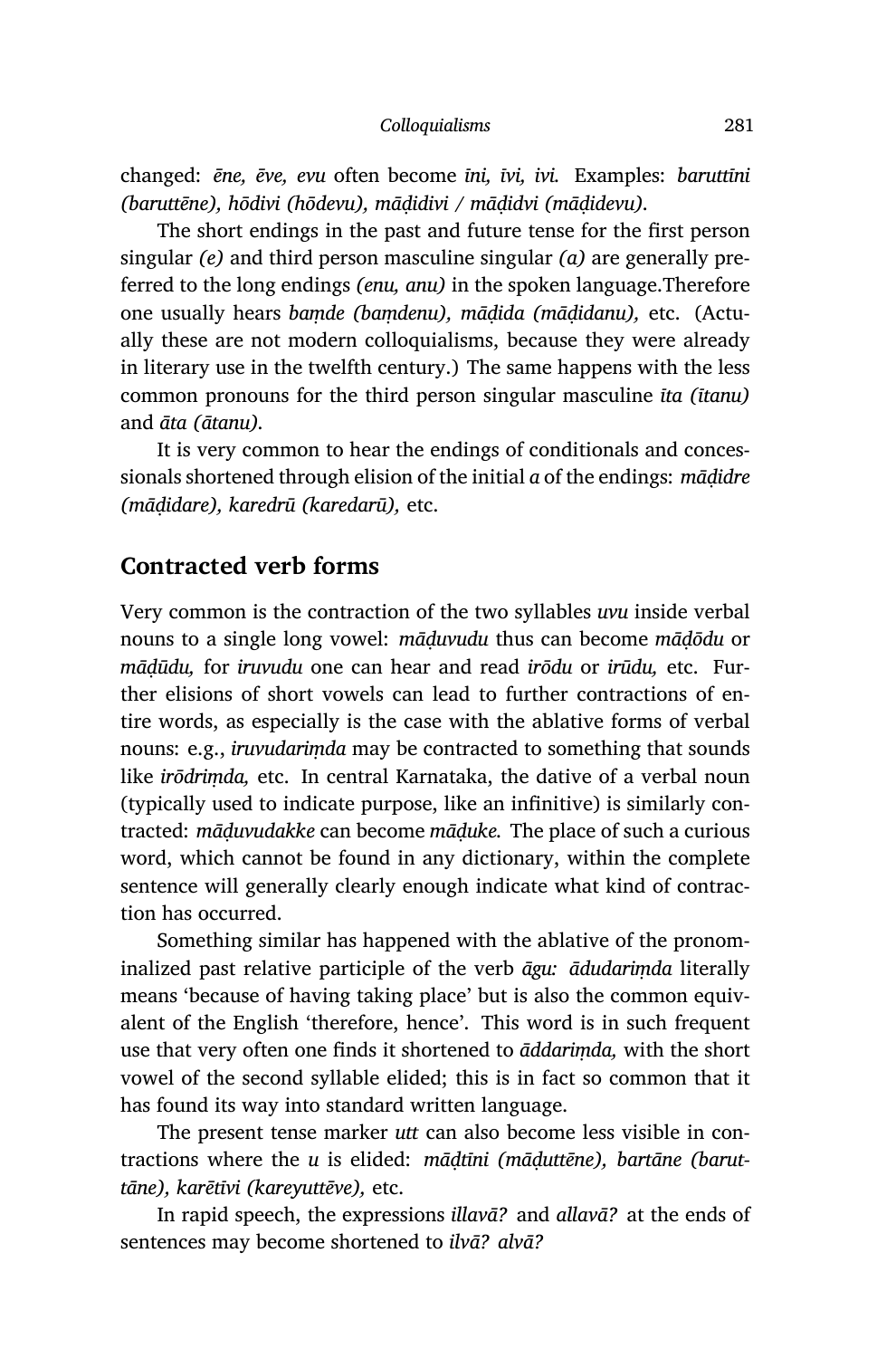It is not realistic to expect in an introductory teaching manual such as the present one a detailed description of all the possible elisions and contractions in spoken Kannada (or in any other spoken language). Too much depends on a variety of factors, including the purely personal idiosyncrasies of speakers.

# *'aṃta'*

One very common and very wide-spread colloquialism is the use of ಅಂತ *aṃta* instead of ಎಂದು *eṃdu* as a quotative marker; it is used in exactly the same way. It seems that this word is a contraction of an original present participle ಅನ್ನುತ್ತ *annutta*, which is derived from the verb root *annu,* an alloform of the usual *ennu.* It may be, as some scholars in Karnataka have assured me, that this is the result of Telugu influence, which would explain why this colloquialism is more frequently encountered in the eastern part of the Kannada speech area than in the western, where occasionally one hears ಎಂತ *eṃta.*

# **Anglicisms**

The spoken language of especially the big urban centres in southern Karnataka, Mysore and Bangalore, has been flooded with English words (also totally unnecessary ones) in recent decades. When instead of saying ನಾನು ನನ್ನ ಕೆಲಸದಲ್ಲಿ ಹಲವು ಪುಸ್ತಕಗಳನ್ನು ಬಳಸುತ್ತೇನೆ nānu nanna ke*lasadalli halavu pustakagalannu balasuttēne* (or ಅನೇಕ ಗ್ರಂಥಗಳನ್ನು ಉಪ-ŤೕĆಸುೆ³ೕೆ *anēka graṃthagaḷannu upayōgisuttēne*) someone says ಾನು ನನ್ನ ವರ್ಕಿನಲ್ಲಿ ತುಂಬ ಬುಕ್ಸು ಯೂಜು ಮಾಡುತ್ತೇನೆ *nānu nanna varkinalli tuṃba buksu yūju māḍuttēne,* this is clearly a sign of linguistic decadence, and the speaker either is trying to put up a show of misplaced 'modernity' or 'cosmopolitanism' or, more probably, that person is only semi-cultured and has never properly learnt the Kannada language. Such pollution of Kannada with totally unnecessary English words does not improve the clarity of communication (esp. when the meaning of the borrowed words is altered too<sup>4</sup>), yet it is fashionable in certain sections of Kannada-speaking society.

All such Anglicisms are lexical. Most of them can immediately be identified in writing<sup>5</sup> by a few curious features that hardly ever occur in Kannada words: (a) consonantal endings of words, marked with a *virāma,* (b) initial retroflex consonants and the general tendency to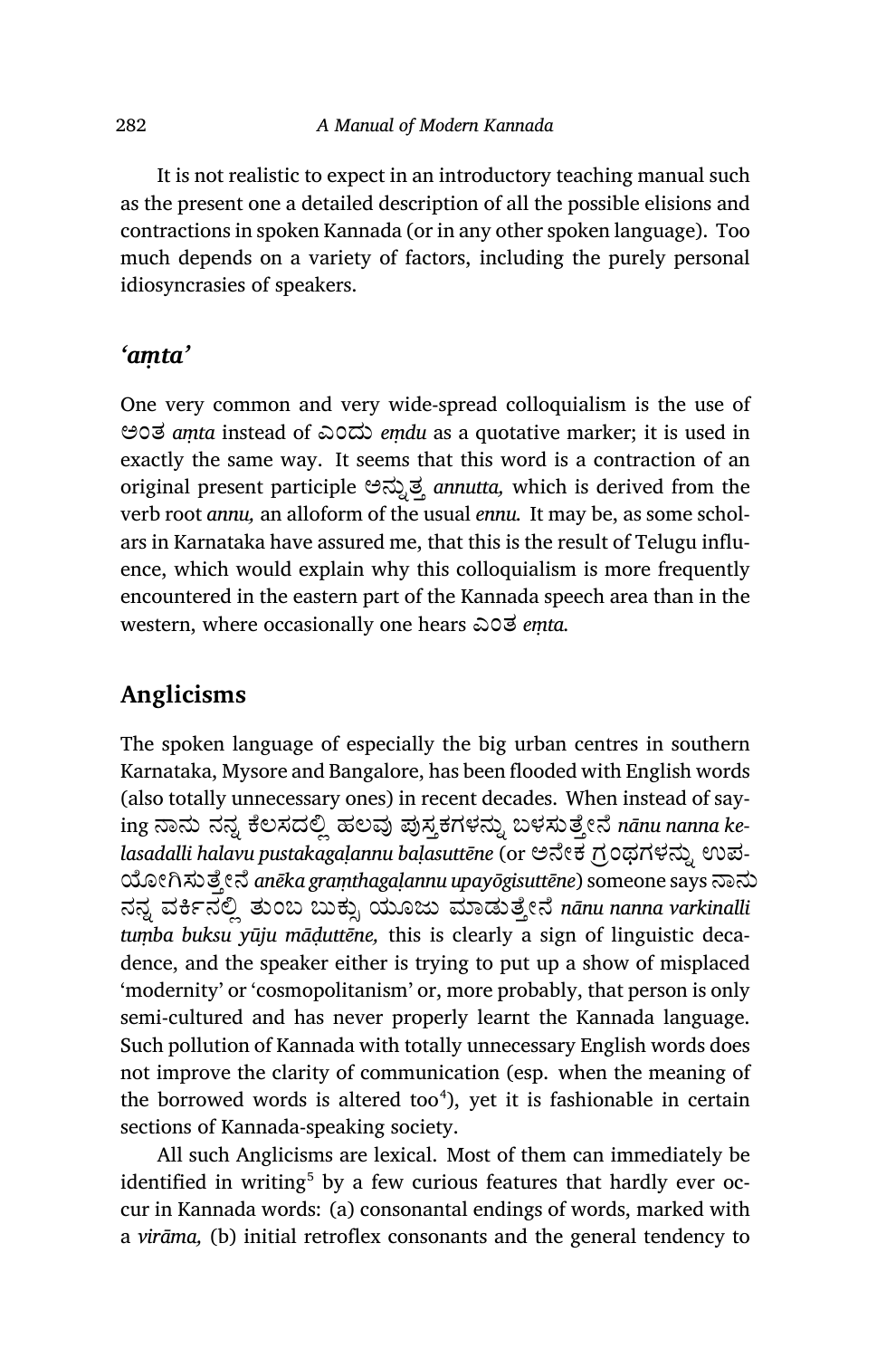replace English alveolar plosives (*t, d*) by retroflexes (*ṭ, ḍ*), (c) the frequent use of *yā* to represent the English long vowel [æ:] (the vowel that is found in 'man', 'at', etc.), as in ಪ್ಲಾಂಟು *pyāṃṭu* 'a pair of pants'. It must also be noted, however, that English words that end in a consonant are often 'Kannadized' by adding a final short *u* (such as *buksu* and *yūju* in the previous paragraph). Examples: a word such as ಕಂಪ್ಯೂಟರ್ *kaṃpyūṭar* is immediately suspect because it ends in a consonant and contains a *ṭ;* also ೆĩīಝ್ *ṭelivijhan* immediately stands out as an alien word, with its final consonant, the initial  *and the very rare as*pirated *jh.*

Because a few English phonemes are alien to the Kannada sound system and the two languages are rhythmically very different, many English words are habitually mispronounced in Karnataka, and these mispronunciations are reflected in writing. Thus the word ಾě *kāpi* may mean 'copy' or 'coffee'. English *f* becomes *p* or *ph,* English *z* becomes *j.*

A curious feature of this uncultured language is the use of English verbs: the English verb root is followed by ಾಡು *māḍu.* Hence one can hear ಯೂಜು ಾಡು *yūju māḍu* 'to use', ೇ್ ಾಡು *kēr māḍu* 'to care, to be bothered by', ಾě ಾಡು *kāpi māḍu* 'to copy', etc.

#### *Notes*

 $<sup>1</sup>$  There are very few modern languages of which the native speakers can im-</sup> mediately understand poetry that was written in their language 900 years ago, as is the case with a great deal of the *vacana* literature in Kannada.

 $^2\,$  For a while it was fashionable to write long dialogues, or even entire books, in regional and social dialects, as did Caduraṃga (Chaduranga, pseudonym of M. Subrahmanyaraje Urs, who used a rural dialect west of Mysore), Mirji Annārāya (Mirji Annaraya, who used a dialect from the Dharwad area in northern Karnataka) and Dēvanūra Mahādēva (who wrote a novelette mainly in the language of Dalits south of Mysore). It seems that this fashion is on the wane, simply because the potential number of readers who can truly relish such writing is limited to those who are familiar with the dialect.

<sup>3</sup> The original suffix for the accusative was *-an* / *-am*, which was either shortened or extended in later stages of the language through apocope or epenthesis. 4 For instance, the word *hōṭalu* does not mean 'hotel' in Kannada, but 'restaurant'; a *maiku* is not a mike / microphone, but a public announcement system, etc.